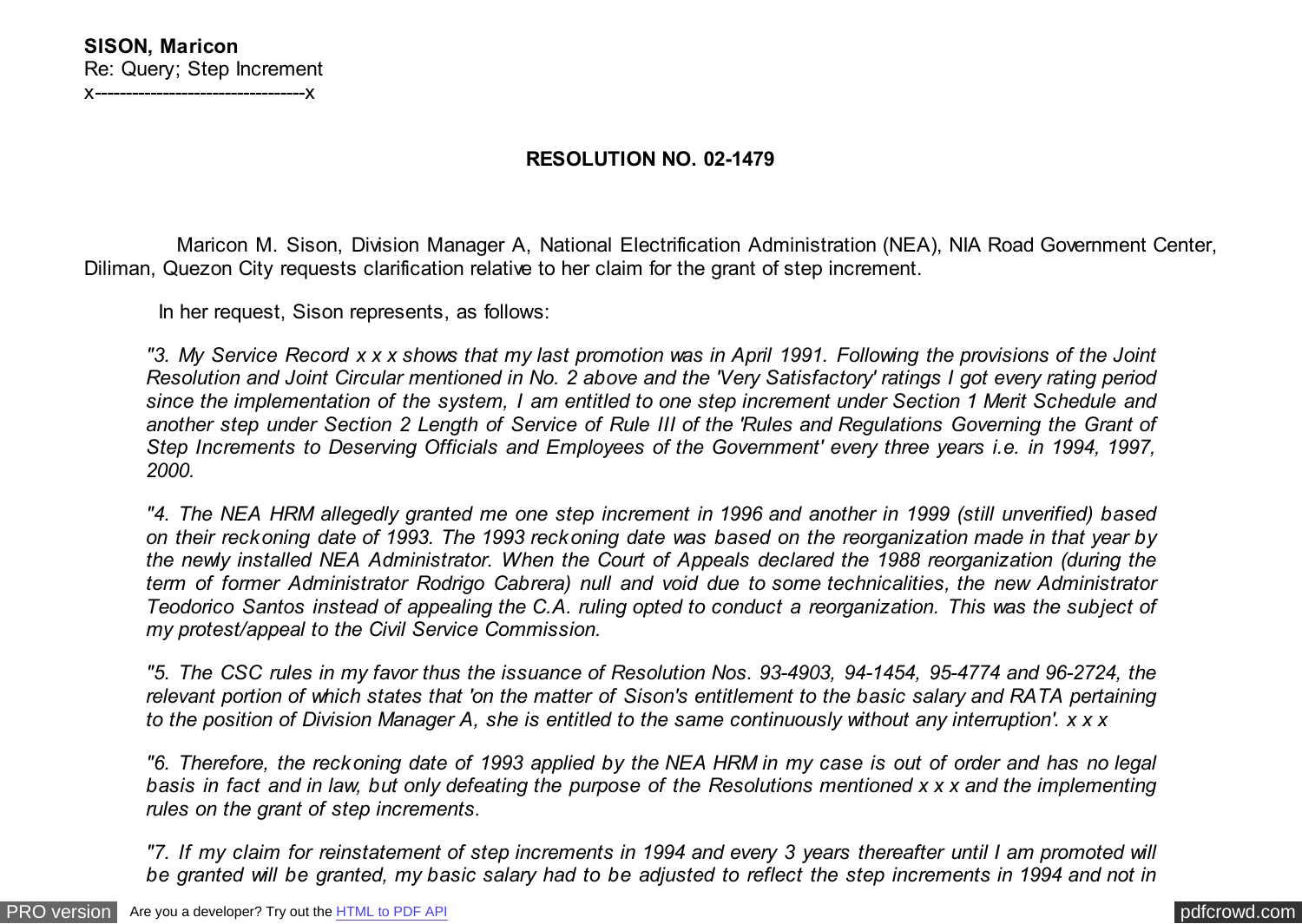*1996 x x x."*

 When requested to comment, Diana M. San Luis, Manager for Human Resource Management Department, said agency, claimed, as follows:

*"It was during the assumption of the undersigned as HRM Manager in late 1993 that Joint CSC-DBM Circular No. 1, s. 1990 was reviewed and, later applied to all qualified employees, three (3) years after (1996), based on length of service. This was anchored on the 1993 'reorganization appointments' which became the reference of granting the same, due to the nullification of the 1988 reorganization, Ms. Sison being one of the beneficiaries.*

*"As to step increment based on Merit, the same was immediately implemented and adopted for Model Employees who were given awards during the anniversary of NEA, since they were considered NEA's outstanding employees. The scheme also covered CES-related circulars. Eventually, merit increment was superseded by Joint House Resolution No. 1 or what is termed as Salary Standardization Law II (SSL II) x x x.*

*x x x*

*"The continuous allegation on harassment is without basis as her claims cannot be decided unilaterally by this agency, less (sic) it could be accused of selective decision or favoritism. The appropriate agency is the CSC and perhaps the DBM who can interpret the framing and intention of the issue on step increment. The NEA can only present the event that transpired and on why the application of benefits was such."*

 Records disclose that NEA granted Sison one (1) step increment (length of service) each in 1996 and 1999 reckoned from calendar year 1993. However, Sison asserted that since she was last promoted in April, 1991 she should have been entitled to the said benefits as early as 1994. In support of her claim, Sison submitted her service record issued by the Manager of the Personnel Division on March 9, 2001. Moreover, Sison stressed that she should likewise be entitled to the grant of step increment on the basis of merit for consistently obtaining very satisfactory in her performance ratings.

 A cursory reading of the instant query reveals that the focal issue that needs to be clarified is whether Sison is entitled to the grant of step increments effective 1994, instead of 1996.

In point are **Section 1(b), Rule II and Section 2, Rule III of Joint Circular No. 1, s. 1990** which provide, as follows:

 *"Rule II. Selection Criteria*

 *"Section 1. Step increments shall be granted to all deserving officials and employees x x x*

*x x x*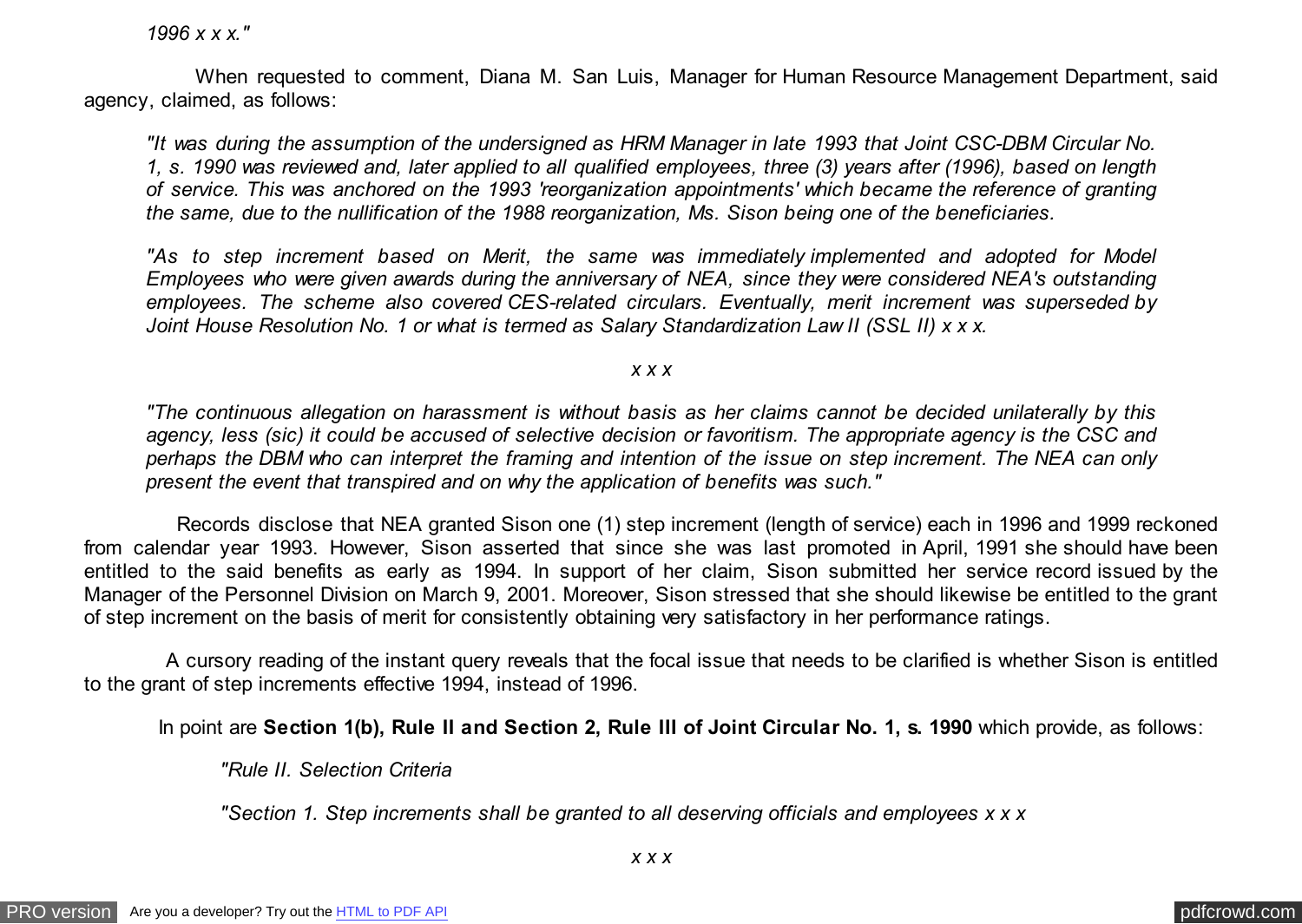*'(b) Length of Service – For those who have rendered continuous satisfactory service in a particular position for at least three (3) years.'*

 *"Rule III. Step Increments*

*x x x*

 *"Section 2. Length of Service – A one (1) step increment shall be granted officials and employees for every three (3) years of continuous satisfactory service in the position. Years of service in the position shall include the following:*

 *'(a) Those rendered before the position was reclassified to a position title with a lower or the same salary grade allocation; and*

 *'(b) Those rendered before the incumbent was transferred to another position within the same agency or to another agency without a change in position title and salary grade allocation.'*

 *"In the initial implementation of step increments in 1990, an incumbent shall be granted step increments equivalent to one (1) step for every three (3) years of continuous satisfactory service in a given position occupied as of January 1, 1990."*

 A thorough scrutiny of the aforequoted provisions reveals that the grant of step increment on the basis of length of service requires that an employee must have rendered at least three (3) years of continuous and satisfactory service in the same position to which he/she is an incumbent.

 To determine whether or not service is continuous, it is necessary to define what actual service is. "Actual service" refers to the period of continuous service since the appointment of the official or employee concerned, including the period or periods covered by any previously approved leave with pay **(Section 28, CSC Memorandum Circular No. 41, s. 1998).**

 Upon scrutiny of Sison's service record, it is clear that she has been continuously occupying her present position of Division Manager A since April 1, 1991. This being so, reckoned from the year 1991, she should be entitled to the grant of one (1) step increment each for the years 1994, 1997 and 2000, provided that services rendered during the inclusive years were rated at least satisfactory.

 On the other hand, the grant of step increment based on merit under Joint CSC-DBM Circular No, 1, s. 1990 has long been repealed by **Item (8) of Joint Resolution No. 01** of the Congress of the Philippines and approved by then President Fidel V. Ramos on March 7, 1994. The legislative resolution provides that step increment be based only on length of service.

 **WHEREFORE,** the Commission resolves to rule that Maricon M. Sison is entitled to the grant of three (3) step